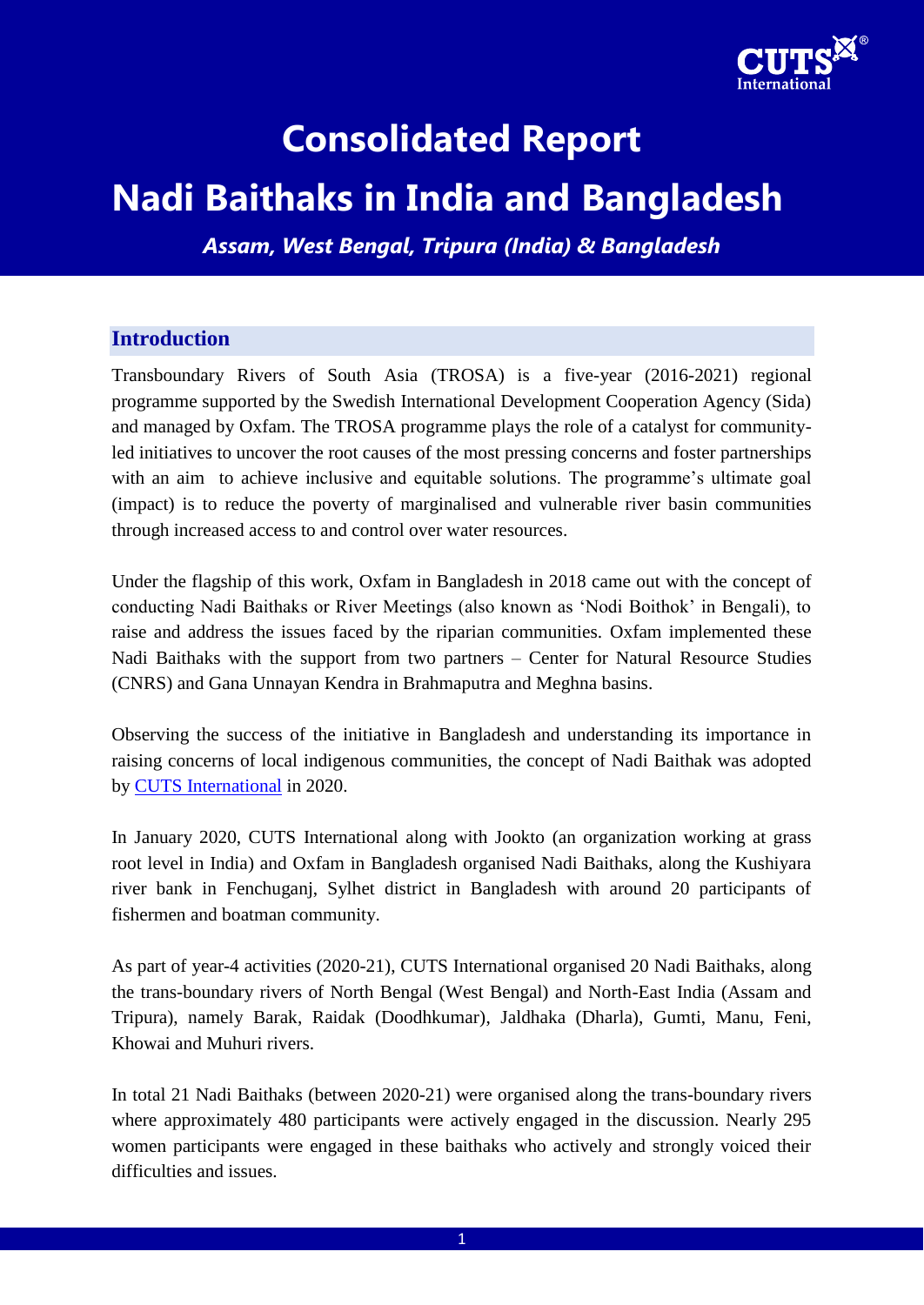# **Overview of the Nadi Baithaks in Trans-boundary Rivers**

#### **Kushiyara River (with the local communities of Fenchuganj, Bangladesh)**

The Kushiyara River is a distributary river in [Bangladesh](https://en.wikipedia.org/wiki/Bangladesh) and [Assam,](https://en.wikipedia.org/wiki/Assam) India. It forms on the India-Bangladesh border as a branch of the [Barak River,](https://en.wikipedia.org/wiki/Barak_River) when the Barak separates into the Kushiyara and [Surma.](https://en.wikipedia.org/wiki/Surma_River) The waters of the Kushiyara thus originate in the state of [Nagaland](https://en.wikipedia.org/wiki/Nagaland) in India and pick up tributaries from [Manipur,](https://en.wikipedia.org/wiki/Manipur) [Mizoram](https://en.wikipedia.org/wiki/Mizoram) and Assam. Altogether, the Kushiyara runs about 160 kilometers, it is the deepest during the rainy season. The river can reach a depth of 10 meters.



*Nadi Baithak near Khusiyara River, Fenchuganj, Bangladesh*

#### **Barak River (with the local communities of Assam)**

The Barak river is a 900-kilometer-long river and the main river in the Barak Valley, which is located in the southern part of Assam. This river can be considered as the lifeline of Barak valley. People inhabiting in the Barak Valley have been using the river for their various needs, especially for their livelihood. One of the major ethnic groups in the Barak Valley is the fisher-cultivator community who also earn their livelihood through fishing and agriculture.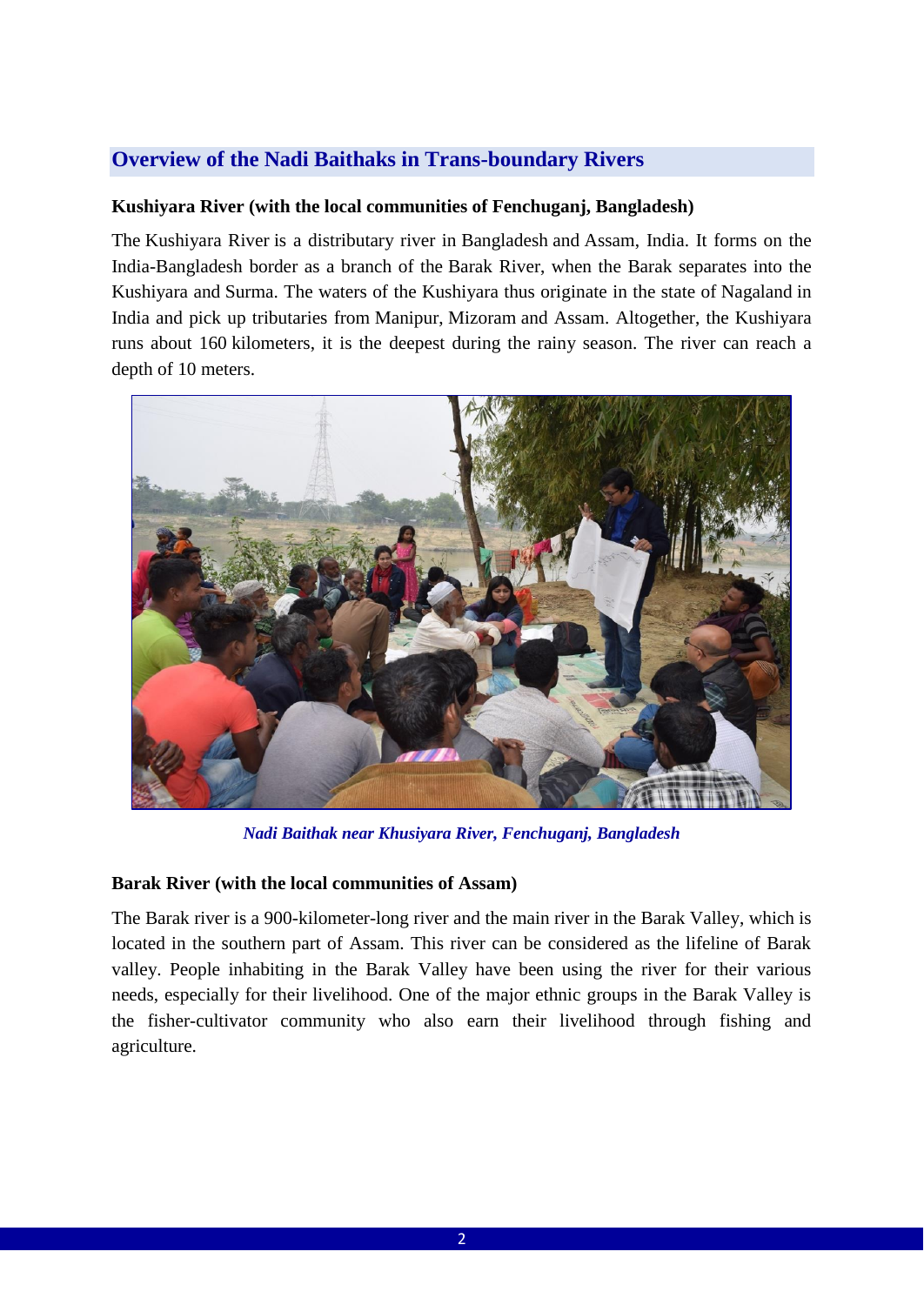# **Raidak (Doodhkumar) and Jaldhaka (Dharla) river (with the local communities of West Bengal)**

River Wong Chhu, or Raidak, originates in the Himalayas. In its upper course, it is known as the Thimphu Chhu at its origin point in Bhutan. The main river is a rapid stream, running over a bed of large boulders. The river debouches into the plains in Jalpaiguri district and then flows through Cooch Behar and Alipurduar districts in West Bengal before its confluence with the Brahmaputra at the Kurigram district in Bangladesh, where it is sometimes referred to as 'Dudhkumar'.

The Jaldhaka river is a trans-boundary river with a length of 192 kilometres, originating from south-eastern Sikkim. Flowing through Bhutan, it enters India from the Bindu village in the Gorubathan block in Kalimpong district in West Bengal. In Bangladesh, the river is known as Dharla river.

### **Gumti, Muhuri, Khowai, Manu, Feni Rivers (with the local communities of Tripura)**

The river Gumti rises from the range connecting Longtharai and Atharamura. After entering into the plains, the river generally flows in west and south-west direction and it enters into the Bangladesh territory at Sonamura. The total length of the river from origin to Indo-Bangladesh border is 167.4 km. The river then flows through plains of Bangladesh and meets the Meghna river system near Daudkandi.



*Nadi Baithak near Gumti River, Tripura*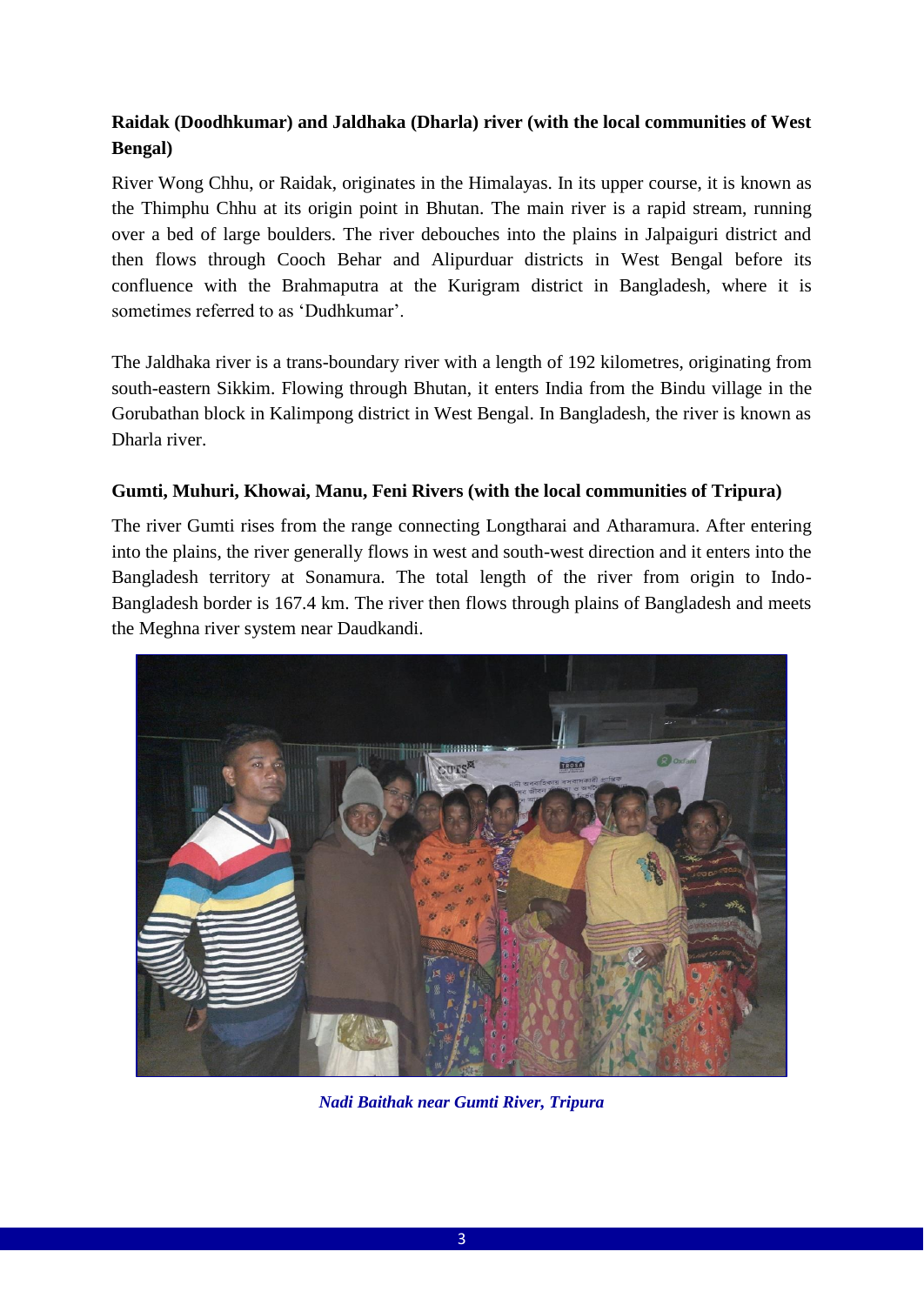Muhuri River is one of the prominent transboundary rivers of Tripura located in the southern part of the state. It originates from the Deotamura hill range, crosses the undulating plains of southern district of Tripura and then enters into Bangladesh. However, the frequently changing course of the river prevented the two nations from demarcating the boundary.

The River Khowai is the third longest river of Tripura, which is flowing through the Khowai District of Tripura. It emerges from the Longtarai hill range and enters into Bangladesh after flowing a distance of 133 kms in India.

Manu River originates from the Kahoisib peak of the Sakkanklang range located in the hills of Tripura (India) and for some distance passes through various narrow gorges with escarpments of naked rock rising often 30 m and more; cutting into deep and clear pools. As it descends into the more level plain near Kailashahar, it becomes a broad sluggish stream with a meandering course.

The Feni River, which forms part of the India-Bangladesh border, originates in the South Tripura district, passes through Sabroom town on the Indian side, and meets the Bay of Bengal after it flows into Bangladesh.

The trans-boundary rivers of India and Bangladesh are mostly perennial in nature. Overtime, due to flood and various other natural and man-made calamities, the river banks have been shifting continuously. Siltation, pollution and mining (sand) activities, have caused these rivers to lose their depth and capacity.

## **Key Issues and Challenges**

#### **Impact on livelihoods**

River erosion severely affects livelihood of riparian population with many residents becoming homeless overnight. Many of the erosion-affected people are still living near their already eroded places with a hope of re-emergence of new land.

#### **Severe bank erosion**

Bank erosion tremendously affects cultivable lands and settlements near to the rivers. Over the years, the change in the course of the river has changed the socio-economic conditions of the neighbouring settlements along the river, creating pathetic conditions to some by eroding away their living places and agricultural lands.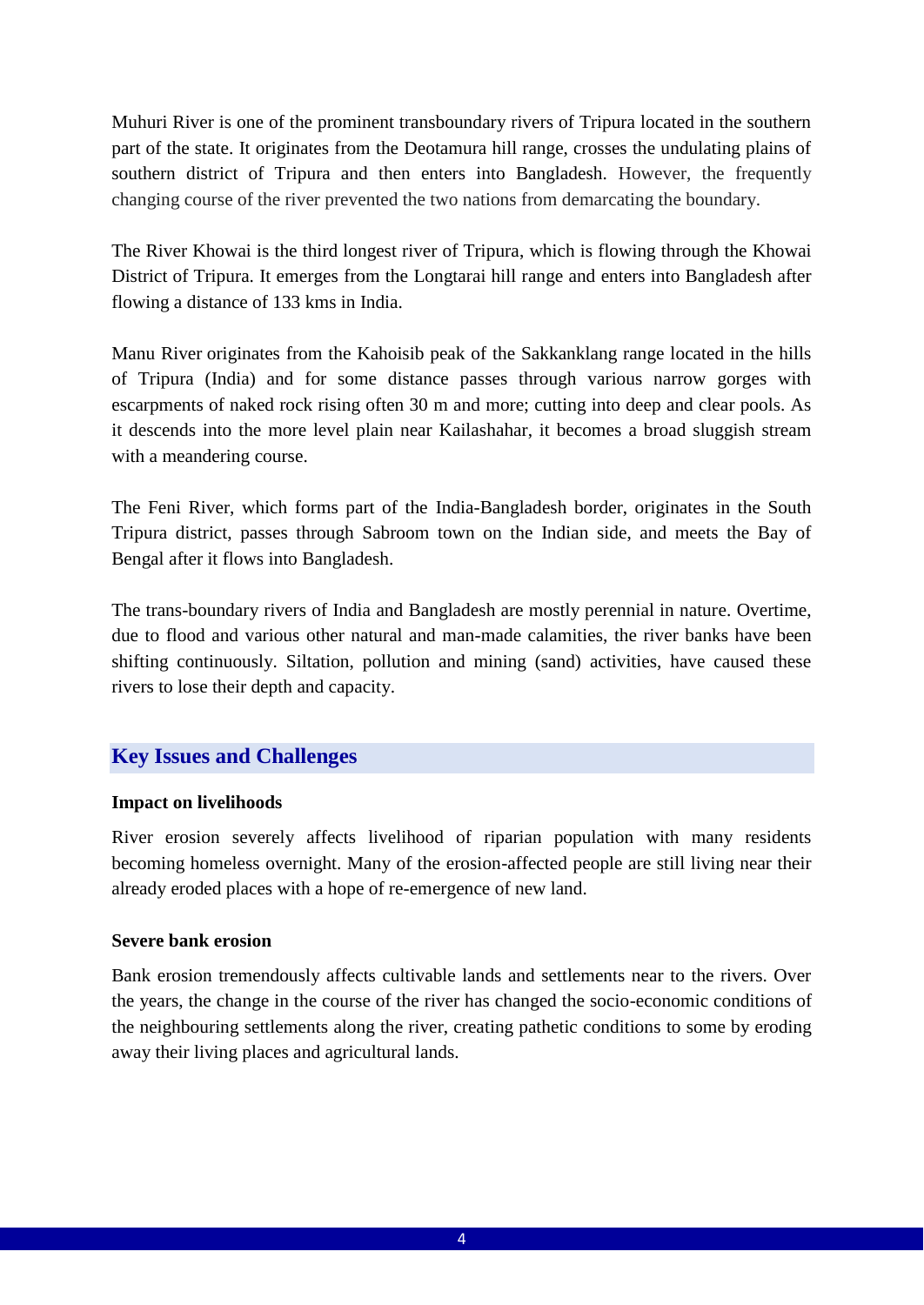#### **Impact of Barrage**

Barrages are constructed across the rivers to provide irrigational facilities in the agricultural fields, especially in dry seasons. Besides, it plays vital role to control flood during high discharge. But barrages have negative impact on character of the river.

#### **Concerns over Water Sharing, especially in the Feni River**

Given the meandering course of Feni, which more or less zigzags along the international border of Bangladesh and India, it is hard to differentiate water sharing among Indian and Bangladeshi citizens at times. The border security forces on the Indian side have been strictly prohibiting the local dwellers to use river water for any sort of agricultural purposes or otherwise.

#### **Creation of alternative livelihoods, distorting ecology**

Other than people who manage to secure Government jobs, which are limited, people migrate out in search of livelihood. People have now started creating alternative opportunities in the likes of stone and sand mining from the river beds. This has negatively impacted the river health and distorted the overall ecology in the area.

#### **Same Work – Varied Wages**

There are growing concerns relating to differences in the wage structure of local men and women, who are involved in stone lifting and sand mining activities. Although, works assigned to both men and women are similar, payments of women labourers (Rs 250/100 CFT stone) are less as compared to men (Rs 350-400/100 CFT stone). The major reason behind such differences can be attributed to the fact that women take more time (approximately 10 hours) to finish a given daily assignment as compared to men (approximately 8 hours.

## **Key Entry Points towards Sustainability**

#### **Practicing Community-based ecological restoration strategies**

Practices such as restoration of fish and replant eroding river banks with native trees to stabilise the soil and improve the quality of the river as a whole.

### **Strict restrictions on illegal activities:**

Although mining and stone-lifting is essentially unsustainable in maintaining the river ecology in the long run; given the ongoing practices, lesser usage of machine excavators in sand and stone mining would have manifold benefits in favour of the community and the larger society.